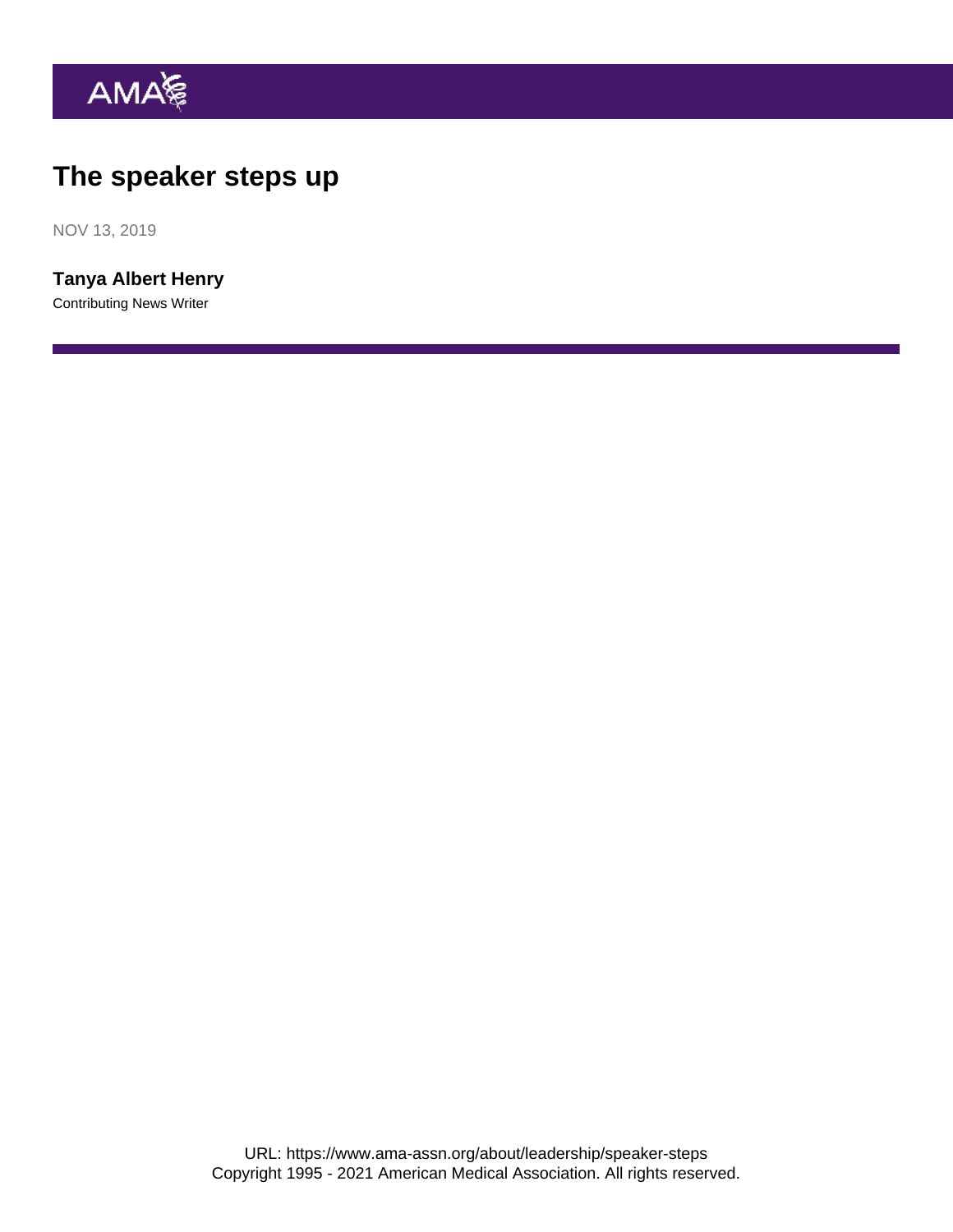URL:<https://www.ama-assn.org/about/leadership/speaker-steps> Copyright 1995 - 2021 American Medical Association. All rights reserved.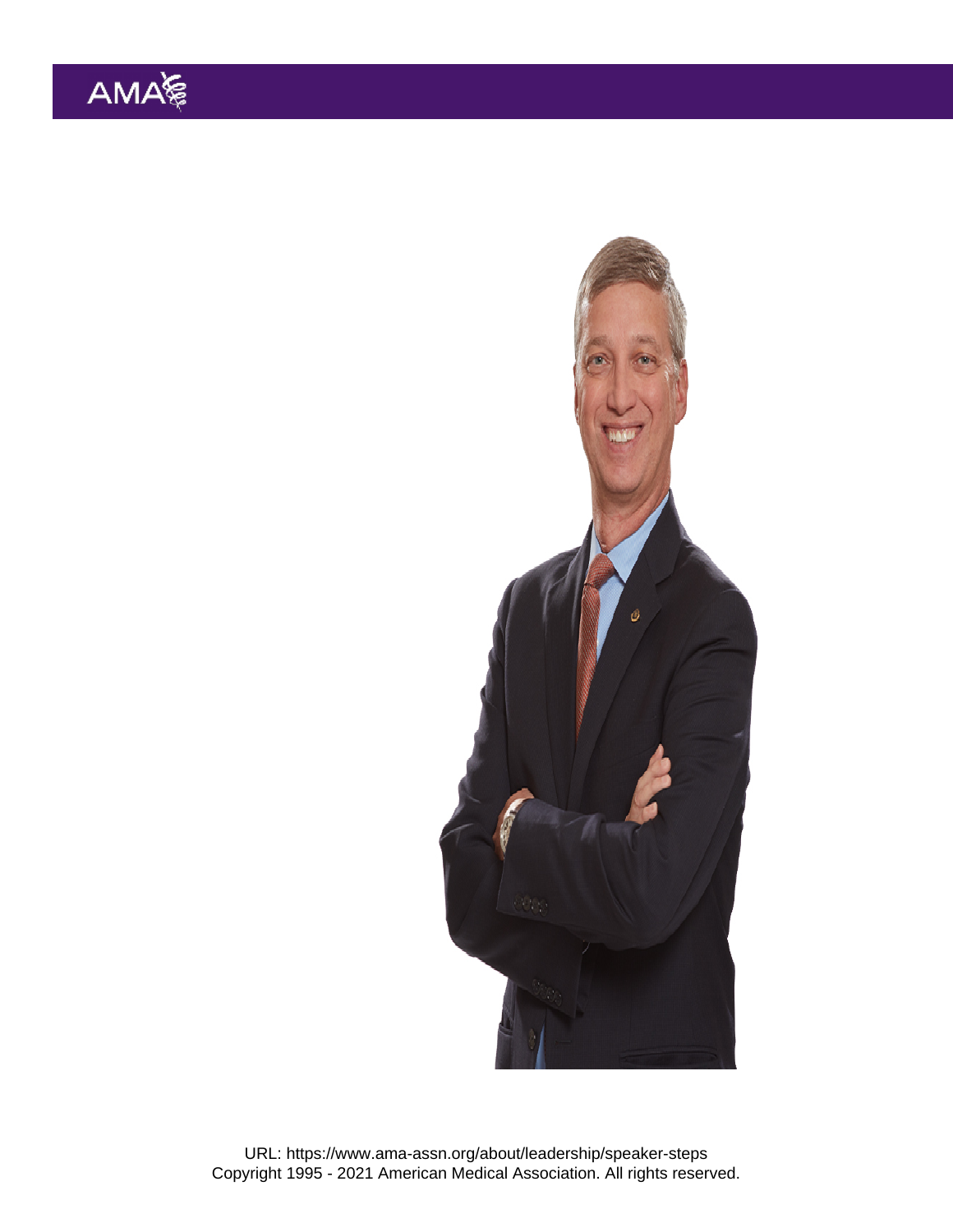Bruce A. Scott, MD, still recalls with crystal clarity the first time he stood before the AMA House of Delegates (HOD).

Back then, Dr. Scott was a medical student, and he rose to make a brief statement on that day in 1987.

He took his place at the microphone before the hundreds gathered for the meeting and spoke on behalf of the National Student Research Forum to thank the AMA Educational and Research Foundation (now the AMA Foundation) for providing a grant for the annual meeting at the University of Texas Medical Branch (UTMB) in Galveston where students can discuss student research papers in a scientific atmosphere. Soon enough, his 30-second time at the mic was up.

When Dr. Scott wasn't speaking, he observed delegates from all over the nation, from a myriad of specialties, debate and discuss medicine's most pressing issues. He saw them compromise, call for studies, reach conclusions and call for action on items in a way that would impact physicians and patients nationwide.

Dr. Scott was hooked.

Sworn in as the speaker of the AMA House of Delegates in June, Dr. Scott hasn't missed an AMA Annual or Interim meeting since attending that first one as a guest three decades ago. He's also the president of the Kentucky Medical Association (KMA).

Over the years, he's chaired the AMA Resident Physicians Section (now the AMA Resident and Fellow Section). He's served as the AMA Young Physicians Section's delegate to the HOD and was the young physician representative on the AMA Board of Trustees. He has been president and a board member of the AMA Foundation. He's been a member of the Kentucky delegation to the HOD for the past 17 years and has been involved in countless ways in the KMA, his specialty society and his county society over his career.

"I tell people I caught a disease 30 years ago, and I haven't been cured since," jokes Dr. Scott, an otolaryngologist who practices in his hometown of Louisville, Kentucky. He's also a clinical assistant professor at the University of Louisville School of Medicine and the medical director of a multispecialty ambulatory surgery center.

Joking aside, Dr. Scott says organized medicine is his hobby—a hobby he wouldn't have been able to do at this level without the support of his college sweetheart to whom he's been married for more than 30 years or the partners at his five-member independent private practice.

"I enjoy it. I don't play golf and I don't watch much television," he says. "It's a way to impact our profession and patients beyond taking care of an individual patient's needs in my office. Through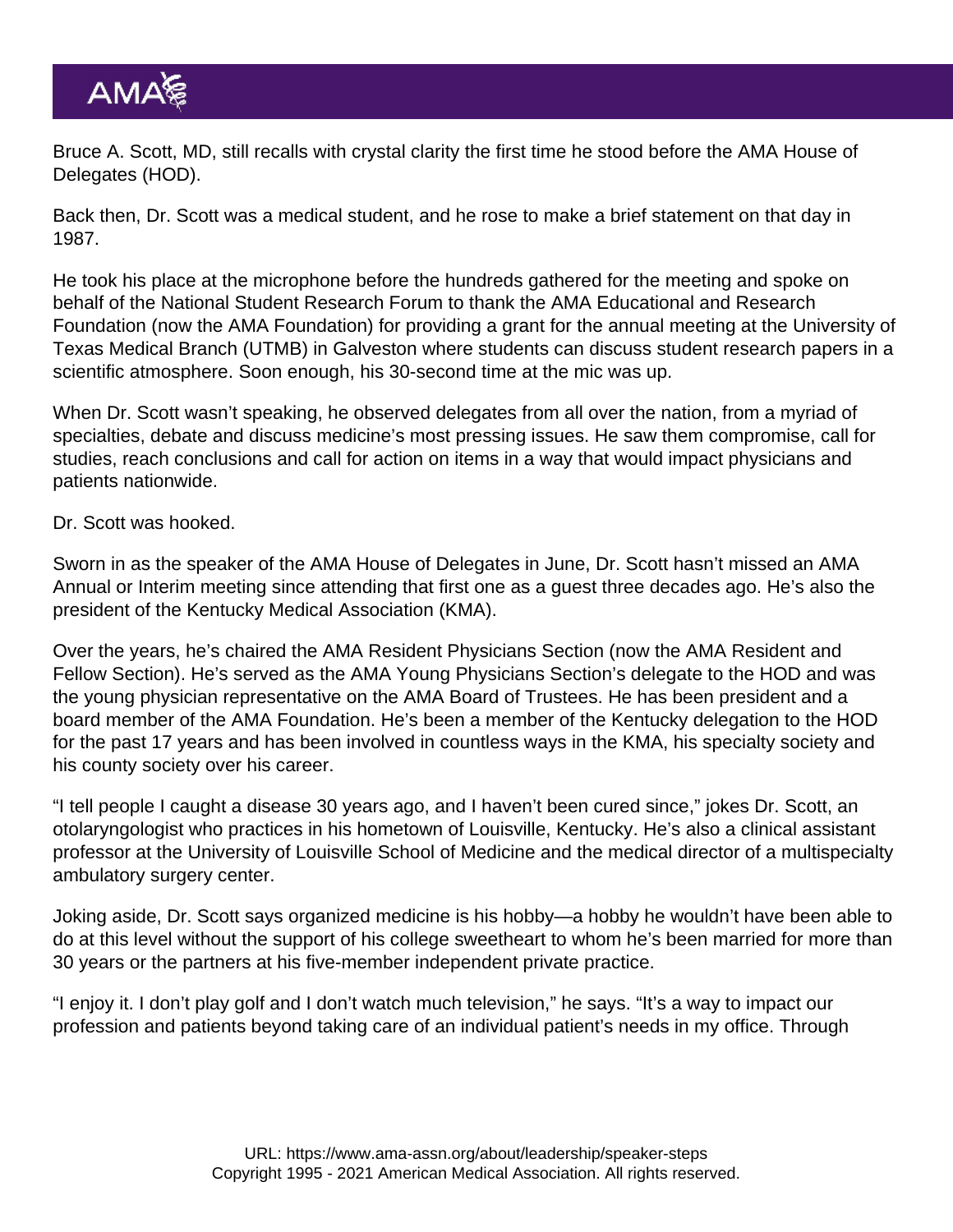organizations like the AMA and the KMA, you are able to take care of needs of all the physicians and all of the patients in the nation or the state. Together we can have an impact on the health care system."

## Making a mark in Kentucky and beyond

Dr. Scott has played a part in numerous AMA efforts to make health care better for the nation's physicians and patients.

Over the years, he has been part of the AMA's effort to sound the alarm to the dangers of health insurance company megamergers. Dr. Scott has helped ensure that physicians' voices were heard as the government restructured the way Medicare paid medical professionals for the care they provide.

He has been vocal about the importance of the government continuing to fund Children's Health Insurance Program, which provides insurance to children whose families make too much money to be covered by Medicaid but not enough money to buy insurance on the open market. And Dr. Scott has championed the AMA effort to make clear that the Affordable Care Act can be improved, but it shouldn't be outright repealed without improvements being made.

"On a national level, we've been able to protect access to care and to protect the safety net programs," Dr. Scott says.

## Fixing prior authorization

He's championed causes to improve health care at the state level as well.

In Kentucky this year, the KMA scored a big win with a prior authorization bill that, among other things, requires health insurers to give patients an answer about authorization within 24 hours in urgent situations and five days in nonurgent scenarios. Previously, patients could be in limbo for weeks to find out whether an insurer would approve a life-saving treatment.

And when it comes to maintenance drugs, authorization will now be valid for one year even if the dosage changes during that time, thanks to the law that takes effect Jan. 1, 2020.

"Now, physicians sometimes have to get authorization every month, or once a quarter, for medications that patients have been on and are working for them. They have to get prior authorization even if the dosage changed to a lower dose," Dr. Scott explains. The law improves upon a system that "was harmful to patients and a burden to doctors."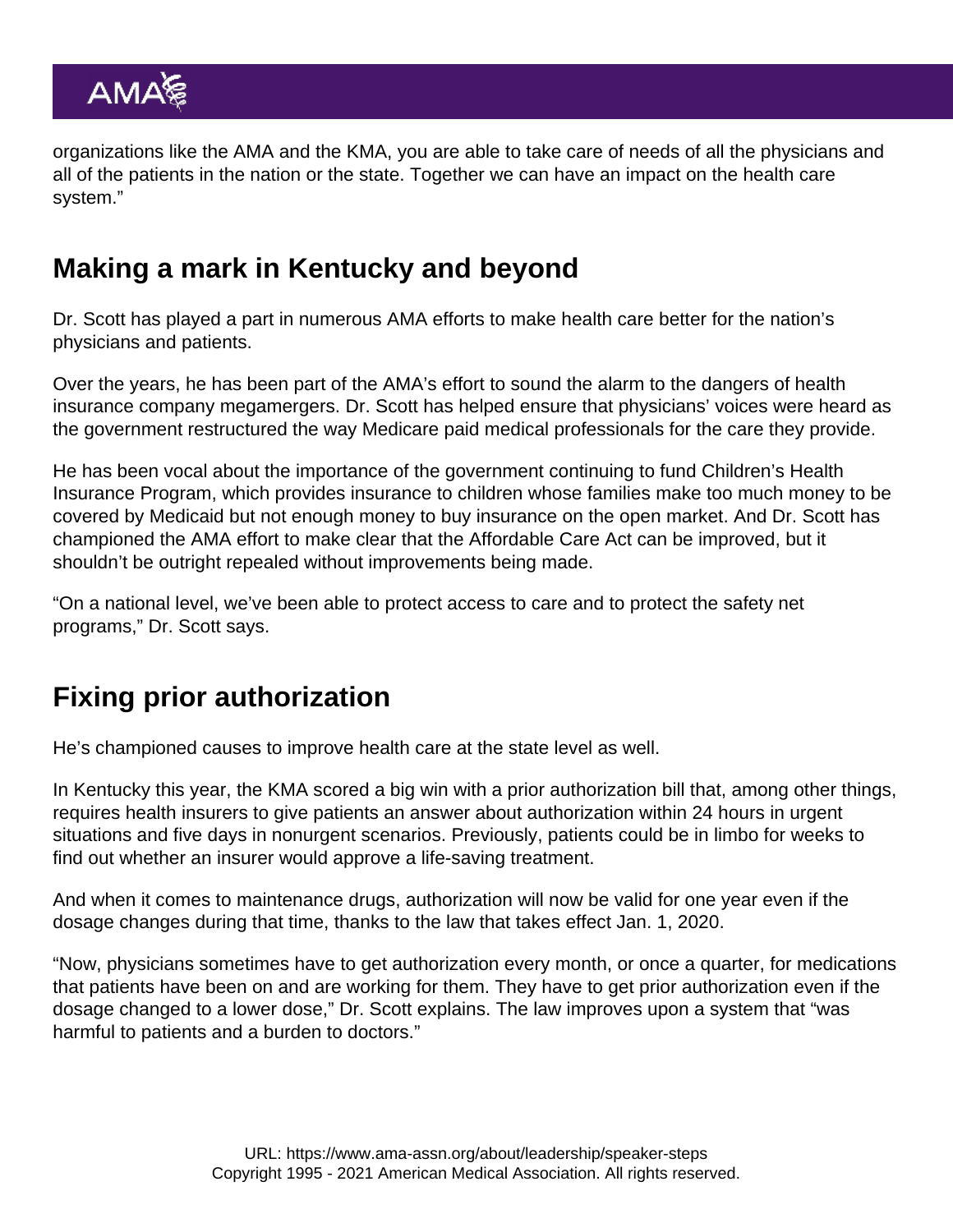Nationally, health insurers and benefit managers have increasingly required physicians and other health professionals to obtain prior authorization before prescribing medication or providing medical services, and the KMA was able to draw upon prior authorization [reform resources](https://www.ama-assn.org/practice-management/sustainability/prior-authorization-reform-resources) the AMA has gathered to help physicians make changes in the states. Model legislation, surveys and reports detailing the harm and burdens prior authorization causes and the need for reform, and a chart detailing laws states have passed are among the resources available at the AMA website and at [FixPriorAuth.org.](https://fixpriorauth.org/)

Kentucky pushed for the prior authorization for a year and a half before convincing lawmakers that the bill was necessary to improve patient health.

When doctors first went before the General Assembly, lawmakers said physicians and insurance companies should work together outside of the legislative body. When nothing came of six months' worth of talks, physicians went back to the General Assembly.

Dr. Scott relied on AMA research to educate legislators about the importance of a prior authorization bill, noting that a 2018 AMA survey of 1,000 physicians showed that 91% believed prior authorization negatively affected patients' clinical outcomes and 75% believed prior authorization requirements can lead patients to abandon treatments. Physicians also reported they and their staff spend 15 hours a week on prior authorization. That's nearly two business days a week on a task that takes time away from patient care.

"And a key to us getting the legislation was the impact on patients," Dr. Scott says. "Two members of the Senate committee had personal experience of not being able to get refills because of prior authorization."

Prior authorization is one example of how the AMA and KMA have been on parallel paths, Dr. Scott notes. Billing, tobacco, access to care, and obesity and diabetes also have been top priorities for both organizations. AMA surveys on these issues, along with model legislation, strengthen what the KMA's working on. And the AMA has supported tort reforms as they've been challenged in the courts, including in Kentucky courts.

"It's a symbiotic relationship," Dr. Scott says.

Being part of organized medicine isn't always about dealing with lawmakers and working to get legislation passed. As KMA president, Dr. Scott has also been part of initiatives to take messages directly to patients.

One visible effort was a "Focus on Flu" campaign in Kentucky in the fall of 2018 to get more of the commonwealth's residents to immunized against influenza. Local TV news anchors were vaccinated on air during morning and midday news programs.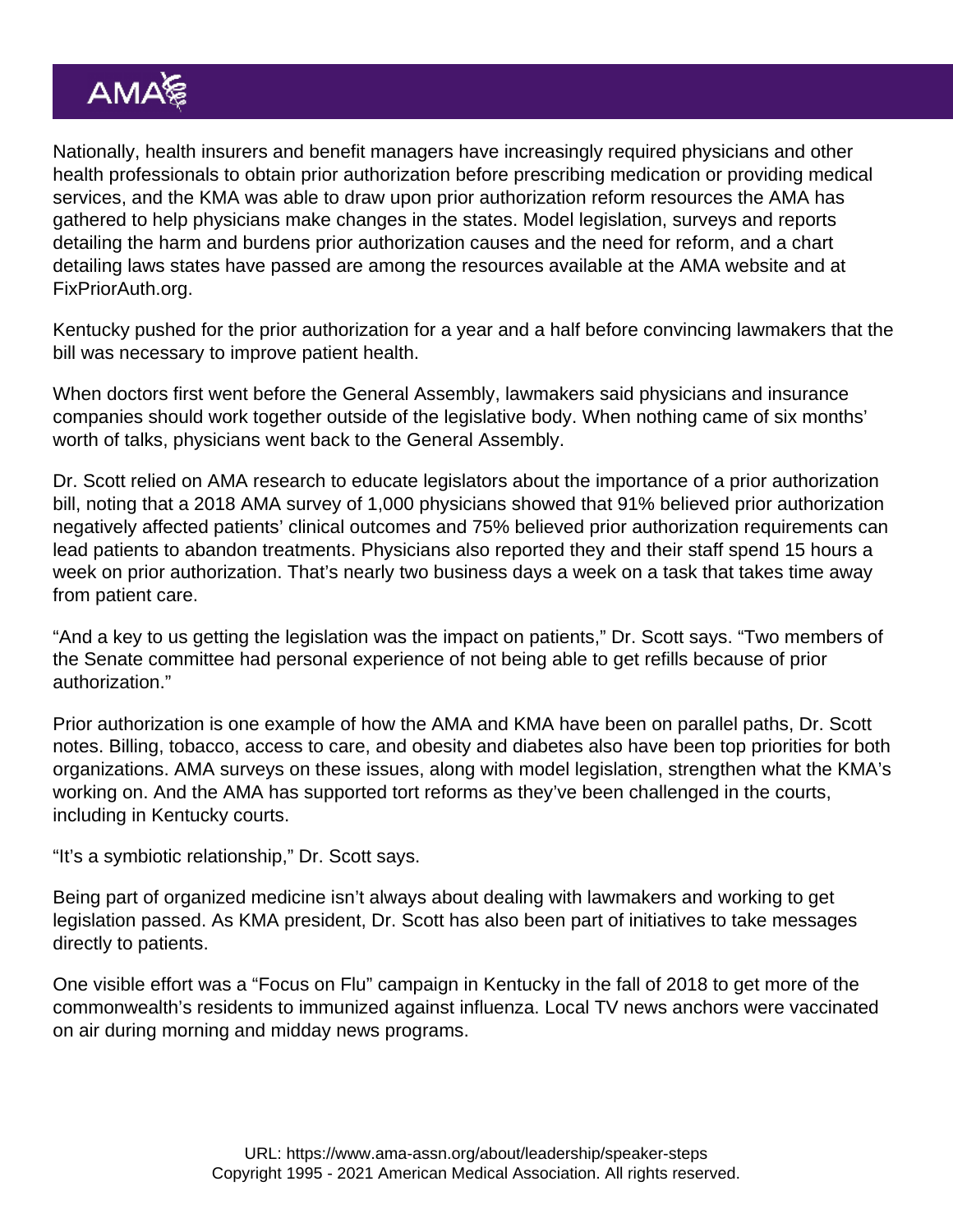Kentucky's Commissioner for Public Health Jeffrey D. Howard Jr., MD, and Secretary of the Cabinet for Health and Family Services Adam Meier got their flu shots during the campaign's kickoff press conference. More than 5,000 Focus on Flu adhesive bandages were distributed at community events and a website allowed patients to enter their ZIP codes and find the closest clinic offering vaccinations.

In the end, 54% of Kentuckians got flu vaccinations, up from 41% the previous year, according to a poll of adults in the state that was jointly funded by the two health-focused nonprofit organizations. "It's not entirely because of the campaign, but it did help make a difference," Dr. Scott says.

## Avoiding deadly wait for treatment

While the prior authorization bill is a huge win for physicians and their patients, Dr. Scott and the KMA will be back before the Kentucky General Assembly in 2020 to push for the passage of a bill that would prohibit insurers from requiring prior authorization for prescription drugs used to treat opioid-use disorder.

The Kentucky House advanced the bill this year, but the Senate failed pass it.

Kentucky has the eighth-highest opioid-overdose death rate in the nation. Any delay in access to medication-assisted treatment—even the 24 hour-limit set to go into effect next year—can mean the difference between life and death for a patient with opioid-use disorder.

"The biggest hurdle for treating opioid disorders is patients seeking help. If a patient comes in and a doctor says, 'We have the medication to help you, but you have to wait a few days or even 24 hours,' that patient may never come back in for the treatment or may overdose during that waiting period," Dr. Scott explains. "The last thing these patients need is a roadblock."

Dr. Scott is confident that the legislation can pass with more education and time next year.

From a practical standpoint, lawmakers will have more time to pass legislation. In odd-numbered years such as 2019, the Kentucky General Assembly only meets for 30 days. In even-numbered years, the Assembly meets for a full session. And as other states have passed similar bills, there is concrete evidence to demonstrate these laws save lives.

"I think we will get this passed next year," Dr. Scott says. "This is a problem that crosses all economic, race and gender lines. These are people who go to your church. There is a need in the community, and we will have more time next year to take the message to lawmakers."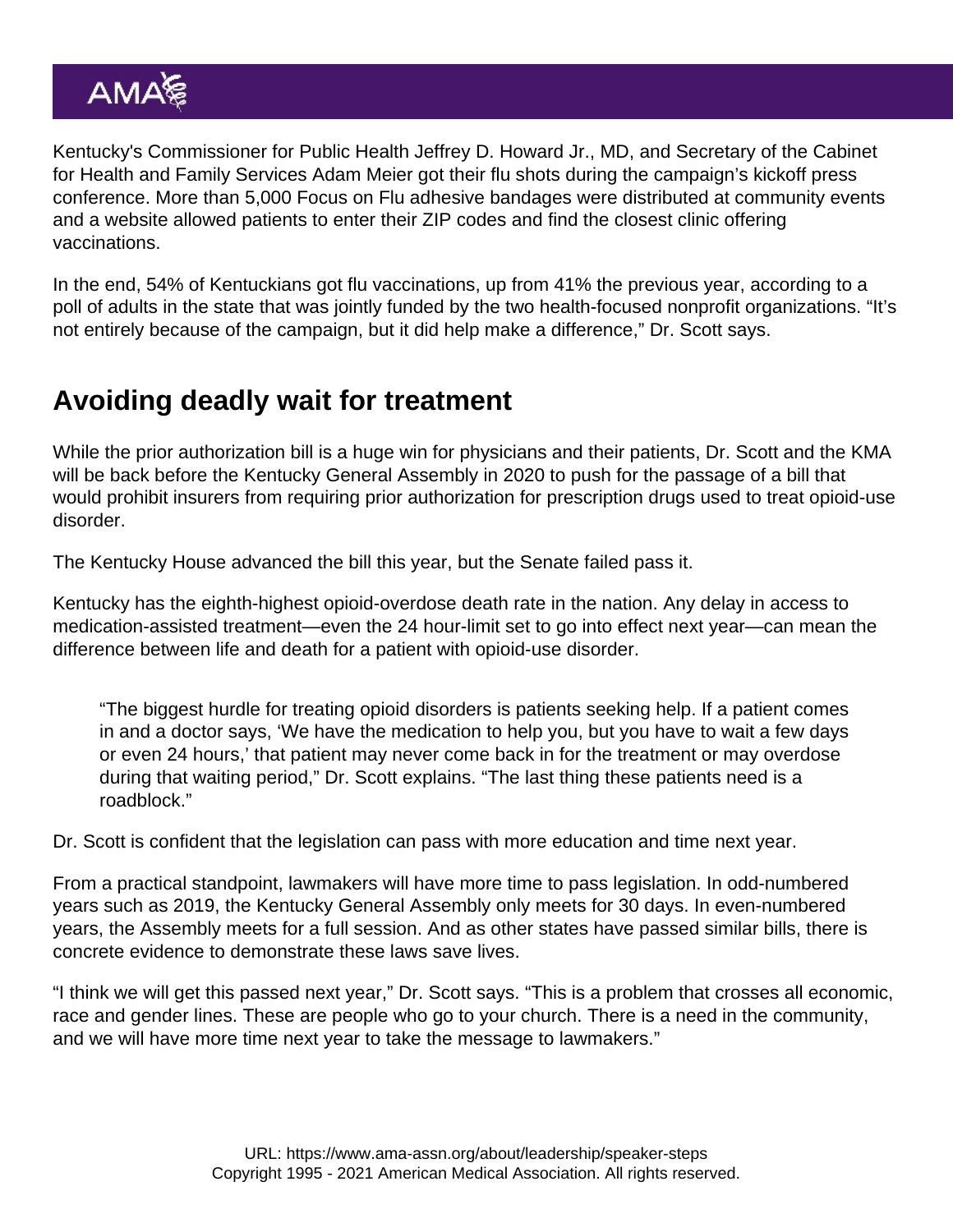At the national level, care remains too far out of reach for too many. "Every day we see patients who can't afford care because of high deductibles," Dr. Scott says. "For many patients with a \$6,000 deductible, it may as well be \$1 million because either way they can't afford it."

He says outreach should improve to help raise patient awareness of the safety-net options available to them and that pharmacy pricing needs to be more transparent. Also, Dr. Scott adds, there is more work to be done on the tobacco front, including state and national legislation that would raise the buying age for cigarettes and e-cigarettes to 21.

"And," he says, "as the prior authorization law goes into effect in Kentucky in 2020, we need to remain vigilant about making sure it is enforced."

# Showing up, stepping up

Juggling it all can be wearying. Dr. Scott concedes there are days where he comes home after a long day of surgery, and it can be challenging to think about the editorial he needs to write, or the news media interview for which he needs to prepare. But he knows it is that effort that will help improve patients' and physicians' lives.

"When we move the needle on an issue—that's what keeps me going," he says. "It's knowing that it is going to result in a change that makes a difference."

For example, when he first got involved in organized medicine, Joe Camel billboards still flanked highschool campuses. The first medical resident contracted HIV after a needlestick incident. Resident work hours had not been reformed. There was no guaranteed health insurance or disability insurance for residents.

"We made a difference on those issues," Dr. Scott says. "Rather than each of us pushing one institution to change, we could make a change at the national or state level to impact all those physicians and patients."

And he encourages other physicians—especially young physicians—to get involved to make their impact felt beyond the exam room.

He recognizes that it is a challenge to do so early in your career—you are trying to get a practice established, likely have a young family and are in a new community. As a father of three young adults, Dr. Scott hasn't forgotten what it was like to manage those demands.